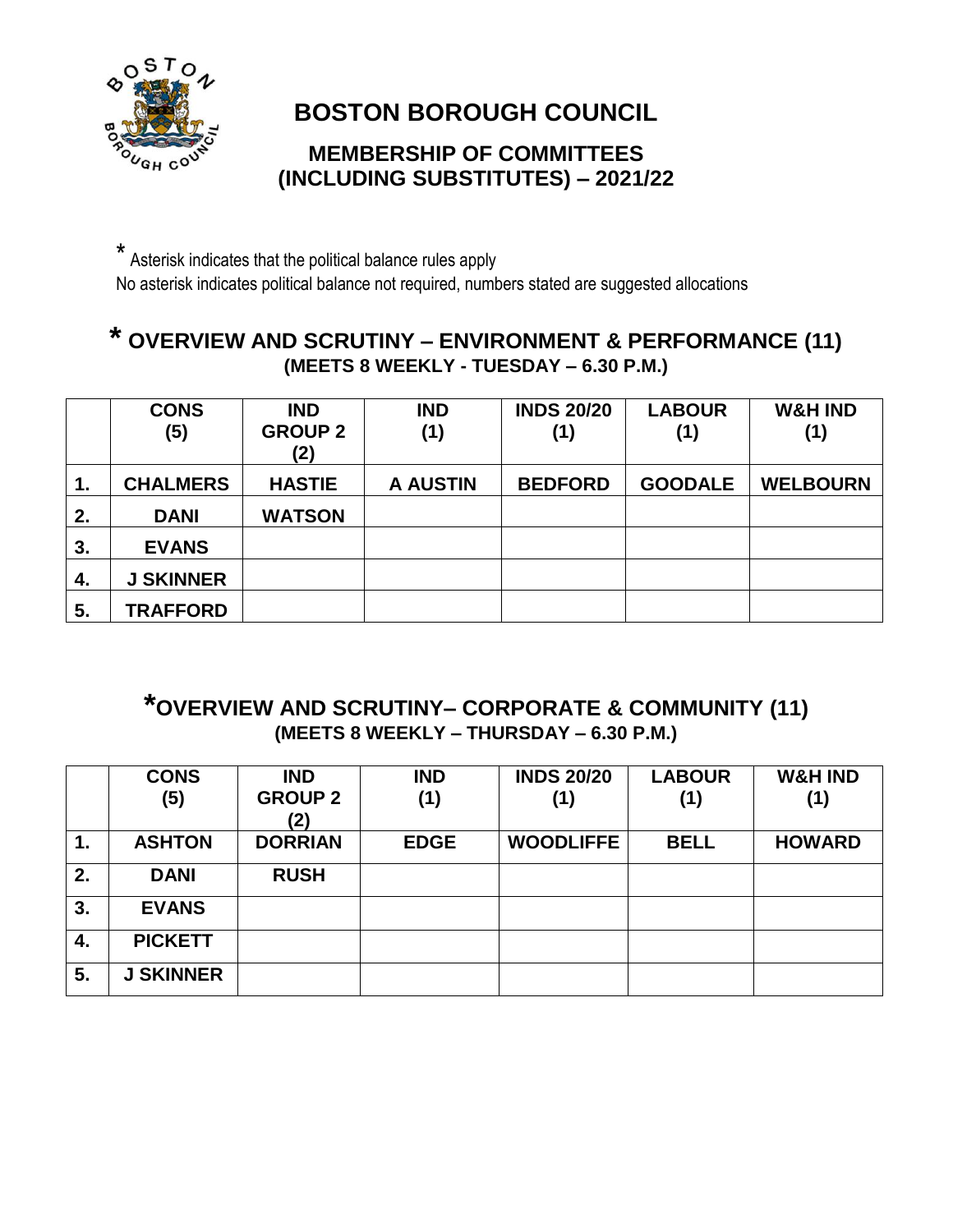### **\* AUDIT & GOVERNANCE COMMITTEE (11) (MEETS 8 WEEKLY – MONDAY – 6.30 P.M.**

|       | <b>CONS</b>     | <b>IND</b>     | <b>IND</b>      | <b>IINDS 20/20</b> | <b>LABOUR</b>  | <b>W&amp;H IND</b> |
|-------|-----------------|----------------|-----------------|--------------------|----------------|--------------------|
|       | (6)             | <b>GROUP 2</b> | (1)             | (1)                | (1)            | (1)                |
| 1.    | <b>ASHTON</b>   | <b>DORRIAN</b> | <b>A AUSTIN</b> | <b>WOODLIFFE</b>   | <b>GOODALE</b> | <b>HOWARD</b>      |
| 2.    | <b>BROWN</b>    | <b>WATSON</b>  |                 |                    |                |                    |
| 3.    | <b>CHALMERS</b> |                |                 |                    |                |                    |
| 4.    | <b>CORNAH</b>   |                |                 |                    |                |                    |
| 5.    | <b>DANI</b>     |                |                 |                    |                |                    |
| 6.    | <b>PICKETT</b>  |                |                 |                    |                |                    |
| Subs: |                 |                |                 |                    |                |                    |
| 1.    |                 | <b>SPENCER</b> | <b>R AUSTIN</b> | <b>BEDFORD</b>     | <b>BELL</b>    | <b>WELBOURN</b>    |

#### **STANDARDS SUB COMMITTEE (5)**

(Drawn from Membership of the Audit and Governance Committee)

|    | <b>CONS</b><br>(3) | <b>IND</b><br><b>GROUP 2</b> | <b>IND</b><br>(1) | <b>INDS 20/20</b><br>(0) | <b>LABOUR</b><br>(0) | <b>W&amp;H IND</b><br>(0) |
|----|--------------------|------------------------------|-------------------|--------------------------|----------------------|---------------------------|
| 1. | <b>ASHTON</b>      | <b>DORRIAN</b>               | <b>A AUSTIN</b>   |                          |                      |                           |
| 2. | <b>CORNAH</b>      |                              |                   |                          |                      |                           |
| 3. | <b>PICKETT</b>     |                              |                   |                          |                      |                           |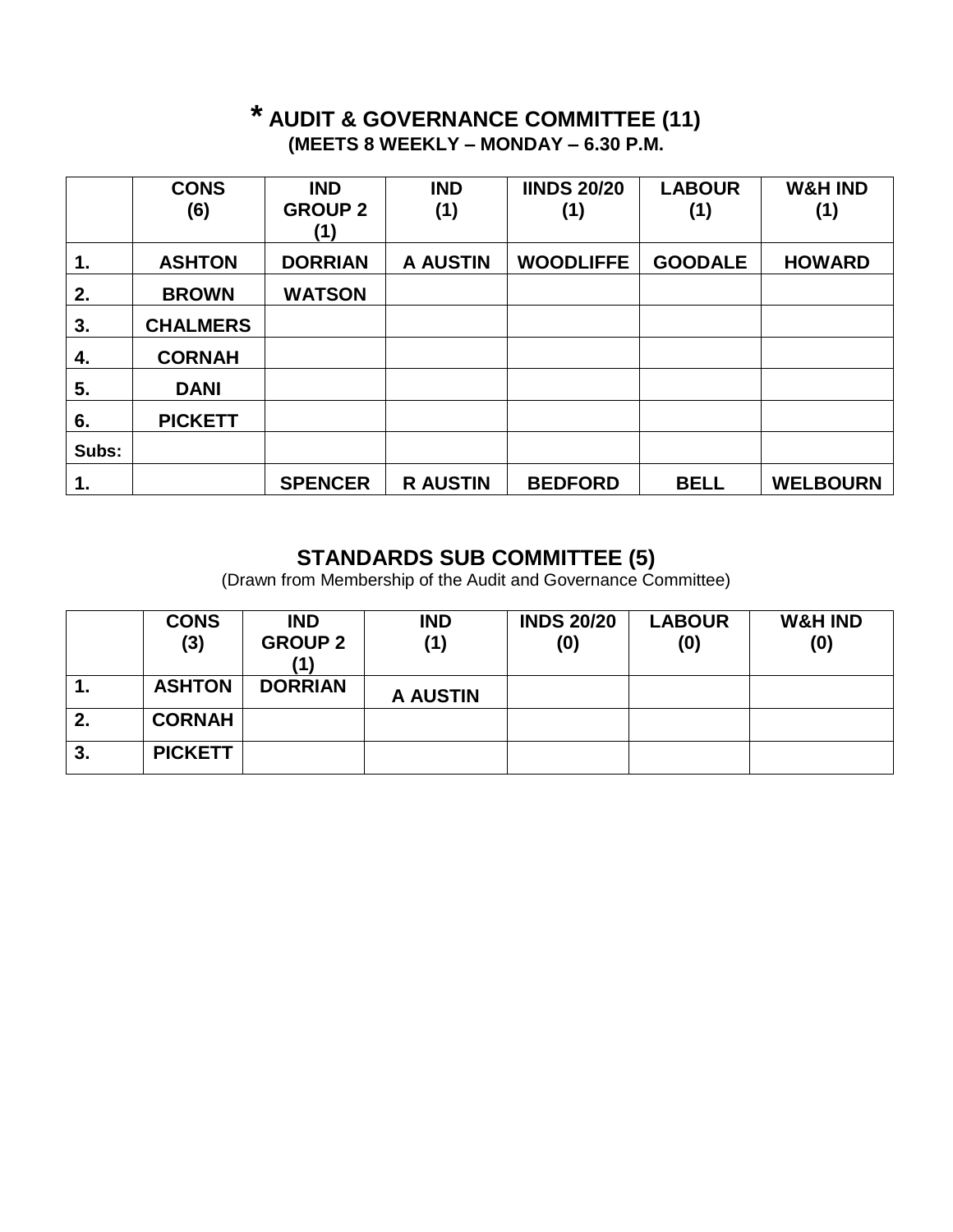### **\* LICENSING/REGULATORY & APPEALS COMMITTEES (13) (MEETS QUARTERLY – TUESDAY – 2 P.M.)**

|    | <b>CONS</b>      | <b>IND GROUP</b> | <b>IND</b>      | <b>INDS 20/20</b> | <b>LABOUR</b> | <b>W&amp;H IND</b> |
|----|------------------|------------------|-----------------|-------------------|---------------|--------------------|
|    | (7)              | (2)              | (1)             | (1)               | (1)           | (1)                |
| 1. | <b>ASHTON</b>    | <b>DORRIAN</b>   | <b>A AUSTIN</b> | <b>WOODLIFFE</b>  | <b>BELL</b>   | <b>WELBOURN</b>    |
| 2. | <b>CHALMERS</b>  | <b>HASTIE</b>    |                 |                   |               |                    |
| 3. | <b>CORNAH</b>    |                  |                 |                   |               |                    |
| 4. | <b>DANI</b>      |                  |                 |                   |               |                    |
| 5. | <b>EVANS</b>     |                  |                 |                   |               |                    |
| 6. | <b>PICKETT</b>   |                  |                 |                   |               |                    |
| 7. | <b>J SKINNER</b> |                  |                 |                   |               |                    |

**No substitutes are permitted at either Licensing or Regulatory and Appeals Committees**

## \* **PLANNING COMMITTEE (13) (MEETS 4 WEEKLY – TUESDAY – 10 A.M.)**

|    | <b>CONS</b><br>(7)  | <b>IND GROUP</b><br>2<br>(2) | <b>IND</b><br>(1) | <b>INDS 20/20</b><br>(1) | <b>LABOUR</b><br>(1) | <b>W&amp;H IND</b><br>(1) |
|----|---------------------|------------------------------|-------------------|--------------------------|----------------------|---------------------------|
| 1. | <b>ASHTON</b>       | <b>RUSH</b>                  | <b>A AUSTIN</b>   | <b>BEDFORD</b>           | <b>GOODALE</b>       | <b>WELBOURN</b>           |
| 2. | <b>BROWN</b>        | <b>WATSON</b>                |                   |                          |                      |                           |
| 3. | <b>EVANS</b>        |                              |                   |                          |                      |                           |
| 4. | <b>CHALMERS</b>     |                              |                   |                          |                      |                           |
| 5. | <b>NOBLE</b>        |                              |                   |                          |                      |                           |
| 6. | <b>STEVENS</b>      |                              |                   |                          |                      |                           |
| 7. | <b>TRAFFORD</b>     |                              |                   |                          |                      |                           |
|    | <b>Substitutes:</b> |                              |                   |                          |                      |                           |
| 1. | <b>PICKETT</b>      |                              | <b>R AUSTIN</b>   | <b>WOODLIFFE</b>         | <b>BELL</b>          | <b>HOWARD</b>             |
| 2. | <b>P SKINNER</b>    |                              |                   |                          |                      |                           |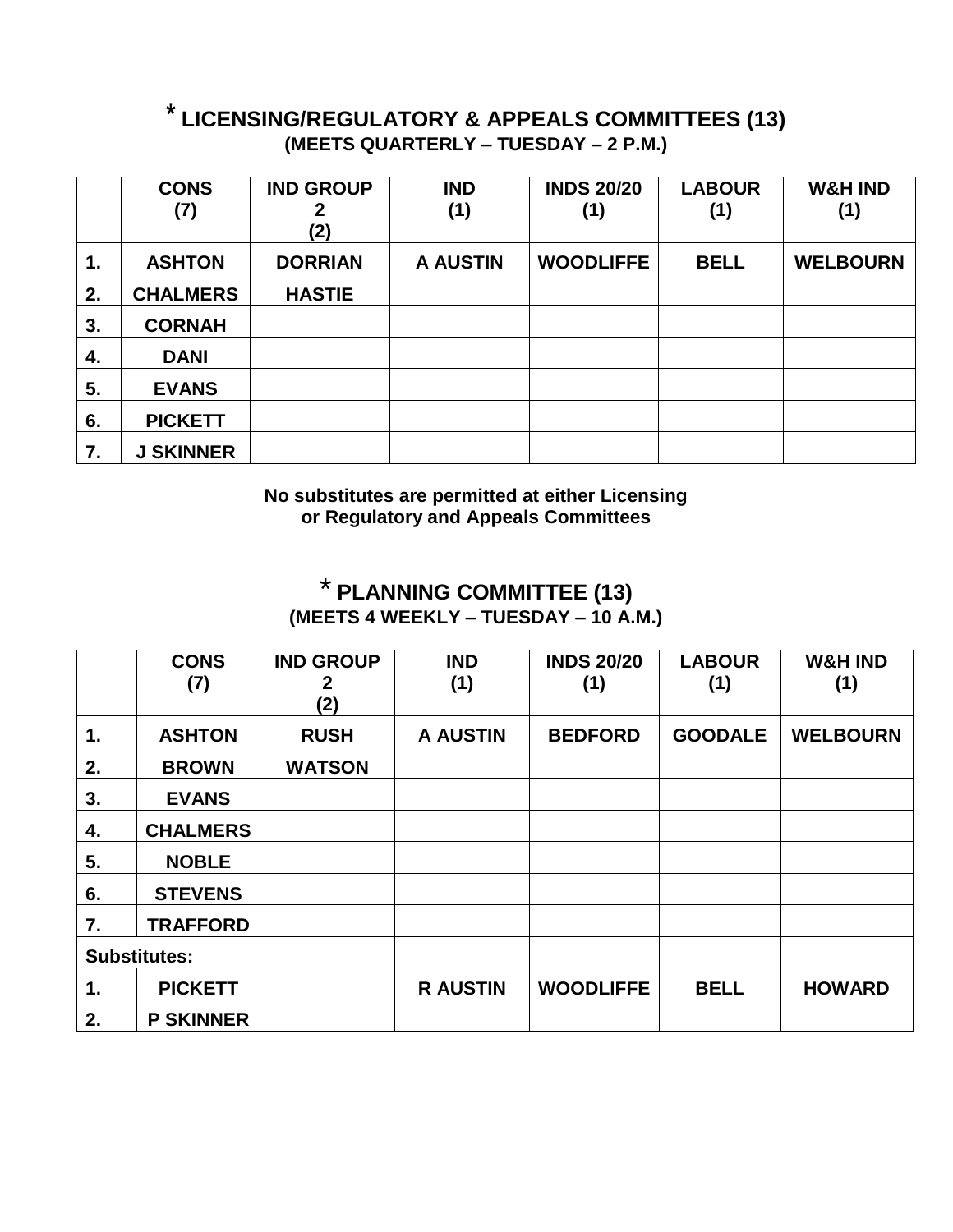#### **\*SOUTH-EAST LINCOLNSHIRE JOINT STRATEGIC PLANNING COMMITTEE (3 and 3 substitutes)**

|       | <b>CONS</b><br>(2) | <b>IND</b><br><b>GROUP 2</b><br>(1) | <b>IND</b><br>(0) | <b>INDS 20/20</b><br>(0) | <b>LABOUR</b><br>(0) | <b>W&amp;H IND</b><br>(0) |
|-------|--------------------|-------------------------------------|-------------------|--------------------------|----------------------|---------------------------|
| 1.    | <b>ASHTON</b>      | <b>RUSH</b>                         |                   |                          |                      |                           |
| 2.    | <b>BROWN</b>       |                                     |                   |                          |                      |                           |
| Subs: |                    |                                     |                   |                          |                      |                           |
| 1.    | <b>EVANS</b>       |                                     |                   |                          |                      |                           |
| 2.    | <b>P SKINNER</b>   |                                     |                   |                          |                      |                           |

### **\*JOINT CHIEF OFFICER EMPLOYMENT PANEL (4) (Meets as required)**

|                | <b>CONS</b><br>(2) | <b>IND GROUP</b><br>11 \ | <b>IND GROUP</b><br>(1) | <b>INDS 20/20</b><br>(0) | <b>LABOUR</b><br>(0) | <b>W&amp;H IND</b><br>(0) |
|----------------|--------------------|--------------------------|-------------------------|--------------------------|----------------------|---------------------------|
| $\mathbf{1}$ . | <b>P SKINNER</b>   | <b>DORRIAN</b>           | <b>R AUSTIN</b>         |                          |                      |                           |
| 2.             | <b>WELTON</b>      |                          |                         |                          |                      |                           |
| Subs:          |                    |                          |                         |                          |                      |                           |

#### **\*JOINT APPOINTMENT APPEALS COMMITTEE (4) (Meets as required)**

|       | <b>CONS</b><br>(2) | <b>IND GROUP</b><br>(1) | <b>IND GROUP</b><br>(1) | <b>INDS 20/20</b><br>(0) | <b>LABOUR</b><br>(0) | <b>W&amp;H IND</b><br>(0) |
|-------|--------------------|-------------------------|-------------------------|--------------------------|----------------------|---------------------------|
| 1.    | <b>ASHTON</b>      | <b>RUSH</b>             | <b>A AUSTIN</b>         |                          |                      |                           |
| 2.    | <b>GRIGGS</b>      |                         |                         |                          |                      |                           |
| Subs: |                    |                         |                         |                          |                      |                           |